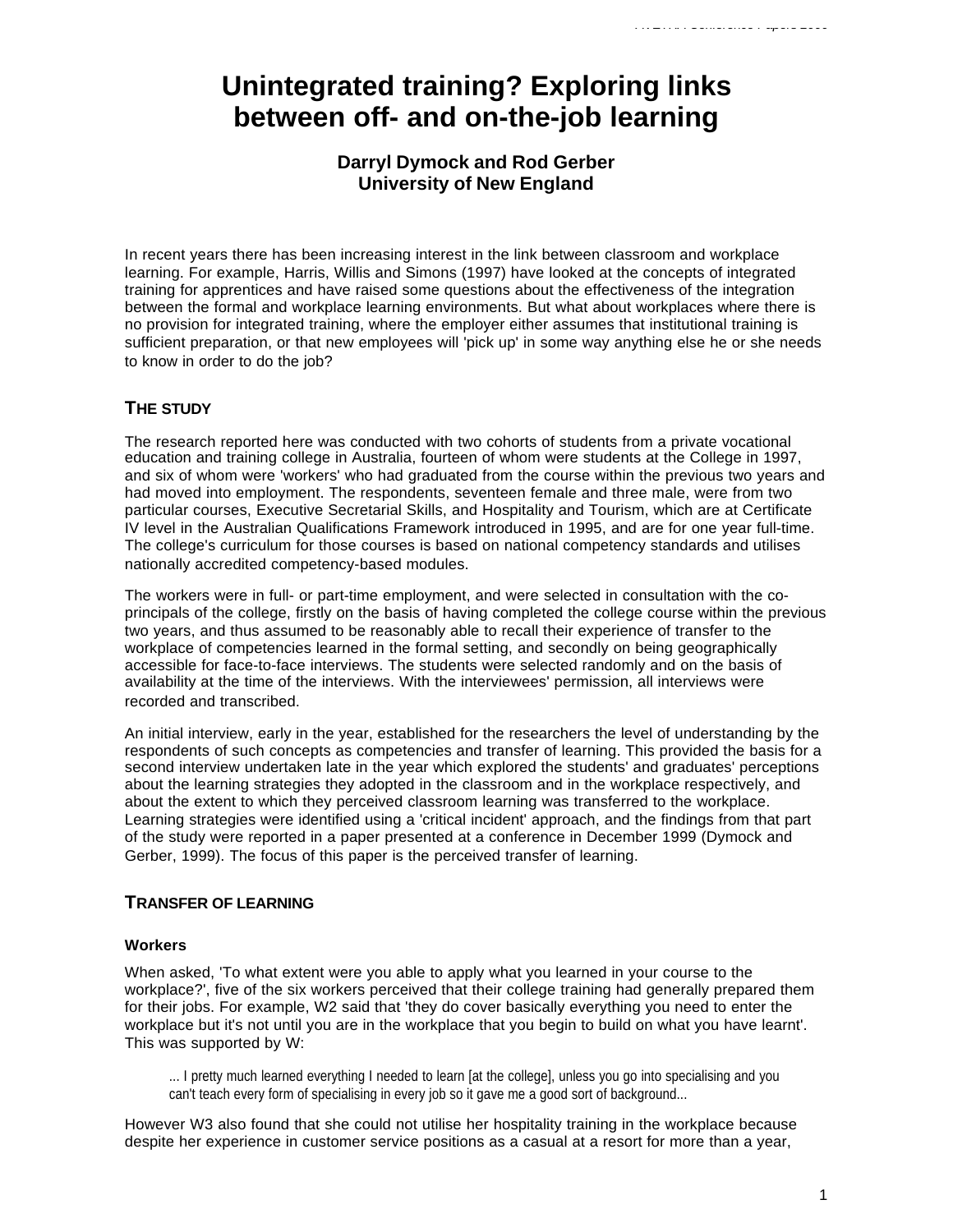when she asked about a permanent position she was made switchboard operator, which she found 'extremely boring'.

Another worker, W4, was disgruntled with her college training, claiming she knew 'nothing' when she went to work in an office:

I didn't have much practical experience... I don't think [the college] spends enough time on typewriters, on computers, because that is mainly what it is. And it is also a good idea to put people on the front desk but we only did it for an hour out of the whole year and that doesn't give you much of a go at it.

This worker also complained that less time could have been spent at the college on the study of managing a business because 'I came [to the college] thinking I am going to learn to be a receptionist not a manager'. This was in direct contrast to the response of W1. W4 said that what she obtained from her college training were her typing speed, and 'you learn how to dress, you learn how to talk'.

#### **Students**

The fourteen students were almost at the end of their one-year courses, and had either undertaken work experience as part of their training or had part-time jobs. Overwhelmingly they perceived their college training as highly relevant to the workplace. S11 said 'You get a background [at the college] of what to do and how to do it', and S12 said: If I didn't do this course I would be up the creek without a paddle.

S2 was quite clear about the perceived usefulness of the course for the workplace:

... a lot of things we have done [at the college] during the year I thought were just absolutely stupid and a waste of time, but it ended up they did use them. For example, petty cash reconciliation every day and how they were telling us how we had to write letters in the book before we posted them, and I thought as if anyone would waste their time with that, but they actually did all these things.

Two of the students identified the transfer of learning with tasks they had been set in the workplace: S5 said that she had been 'really lucky' because in her work experience she had been a 'real' secretary for a week; S10, when asked if what she had learned had prepared her for an office, responded: 'Yes, just by the letter typing, answering the phones and just interacting with the public'.

S1 said that she felt she would have been able to transfer the learning if she had been given a chance to, but her work experience comprised 'menial little jobs that nobody else wanted to do'.

## **NEW LEARNING**

#### **Workers**

Asked, 'What did you need to learn for the job which you felt you had not learned in the classroom training, and how did you go about learning those things?', the workers generally felt that there was nothing specific that they needed to learn on the job which they had not learned at the college, pointing out however the need to adapt to the needs and expectations of the organisations for which they worked, as W5 explained:

Once you get there you are fitting in with the office and you are learning how they do things so you have to modify what you have learnt [at the college] to suit the office...

W5 also commented on the need to adapt to the specialised tasks of the office, but added: 'They do sort of get thrown at you, though'. She said that the 'scariest' thing was using the phone because they had not used phones much in their college training and that in her first job the staff seemed to expect that she would know how to use it. But she was always cutting people off and then other staff showed her what to do, and she also watched other people to see how they did it.

W3, the switchboard operator at a resort, had a more organised introduction to using the phone system, with the executive secretary sitting with her and showing her how to do it for two four-hour shifts to 'basically show me what I needed to know, but there are a few things that I have learned as time goes by...'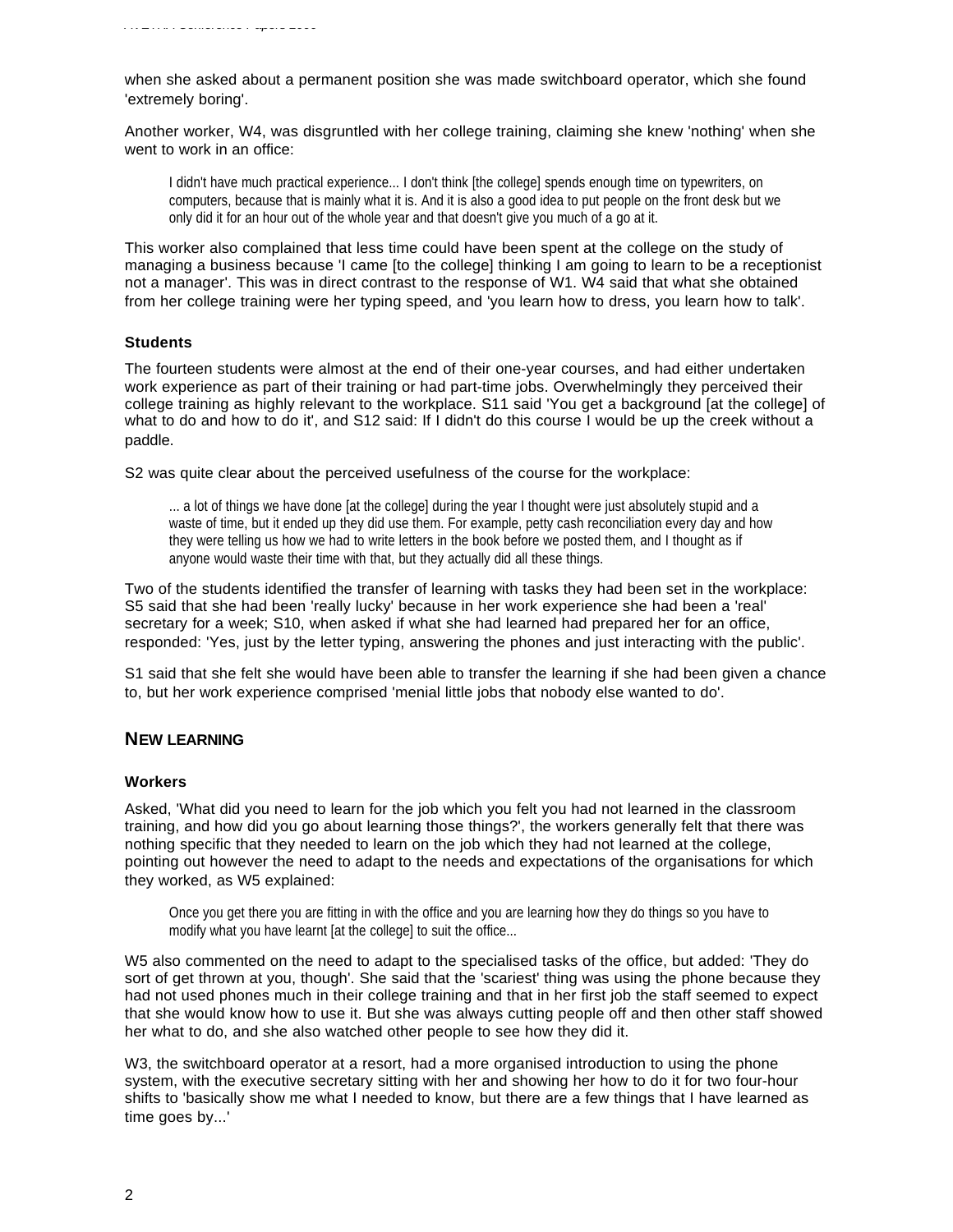W6 thought that the college course might have covered a bit more 'face-to-face stuff' such as dealing with clients and telephone manner because 'once you get thrown into the job there, it is not the easiest thing really'. He also felt that working to deadlines was different on the job to in the classroom because 'in a class situation you have an assessment and you may be able to get an extension and lose marks but you can't just lose a mark in the workplace because it is real people and if you are not prepared to get the job done then they are going to lose some money'. He thought therefore that time management was important in his office and that he had 'probably not' learned that at the college.

The graduate who felt that she was not well prepared for the workforce, W4, said that she had learned how to handle pressure, such as when three phones rang at once, being nice to people when they are rude to you ('you just have to bite your tongue'), and to use a 'newfangled' computer package that had been set up for this particular company. Asked whether there had been formal training with the new system, W4 replied:

No, me and [another employee] just stayed back one night ... We just played around with it and worked it out for ourselves... we are still just figuring out things on it.

However, a senior employee did show W4 the ways the organisation dealt with standard forms on the computer, and the changes she had to make to the standard form for each client. W4 also observed that although 5 pm was the official finishing time, 'no one leaves at 5' because the perception was that 'you have got nothing to do if you leave at 5'.

#### **Students**

Twelve of the fourteen students interviewed were able to identify something that they needed to learn on the job which they had not come across in their college training, but the ways in which they learned these new things in the workplace varied considerably.

Two of the students mentioned airport procedures that they had not practised in their course, but which were demonstrated for them at the workplace, and a third was initially anxious when confronted with an 'unfriendly computer' whilst attending to airport passengers. S2 was shown computerised accounting during his work experience, which he had not been trained in, but said that he had not learned much from that because it was only a demonstration and he did not do it himself.

S3 worked in a bar and was told what things to look out for when she was not serving customers, and she also 'watched other people sometimes, but mostly commonsense'. Working in a resort restaurant, S4 said she had learnt at the college how to set up a table for two or four, but was unprepared for the bulk setting up of tables at the resort:

I was thrown in. It was expected that I knew how to do it and when it wasn't done properly one of the supervisors came in and said, "You haven't done this right, it's not right, this is the way you have to do it', in a gruff voice.

S13 also had a functions supervisor at a resort who was 'intimidating and he didn't like you approaching him', so that S13 tended to take a lot of notice of what the other staff did, and ask them questions about how to do things, rather than approach the supervisor. S13 thought the only 'training' provided at the resort was at an orientation day, which he had not been available to attend. On the other hand, when S5 was asked to archive and shred files at a lawyer's office, a task she had never done before, another girl from the company stayed with her for half a day, showing her what to do, and checking that it was done properly. After that S5 was left alone and was confident of the results.

Several students commented on differences they perceived between the classroom and the workplace. For example, S11 believed that typewriters and some of the computer programs used at the college were obsolete compared to those used in her office. S12 commented:

In the office you have more people coming in, you have more interruptions, you have things you have to do, you prioritise, whereas [at the college] you are in a set routine, ... so it's good they gave us the work experience.

Originally placed at a resort for a week's work experience in her hospitality course, S14 was subsequently invited to fill the human resources role while the occupant was on leave. She said that they had covered only basic human resource topics at the college, but that she coped with the workplace responsibility because she had covered a lot of the role during her week's work experience,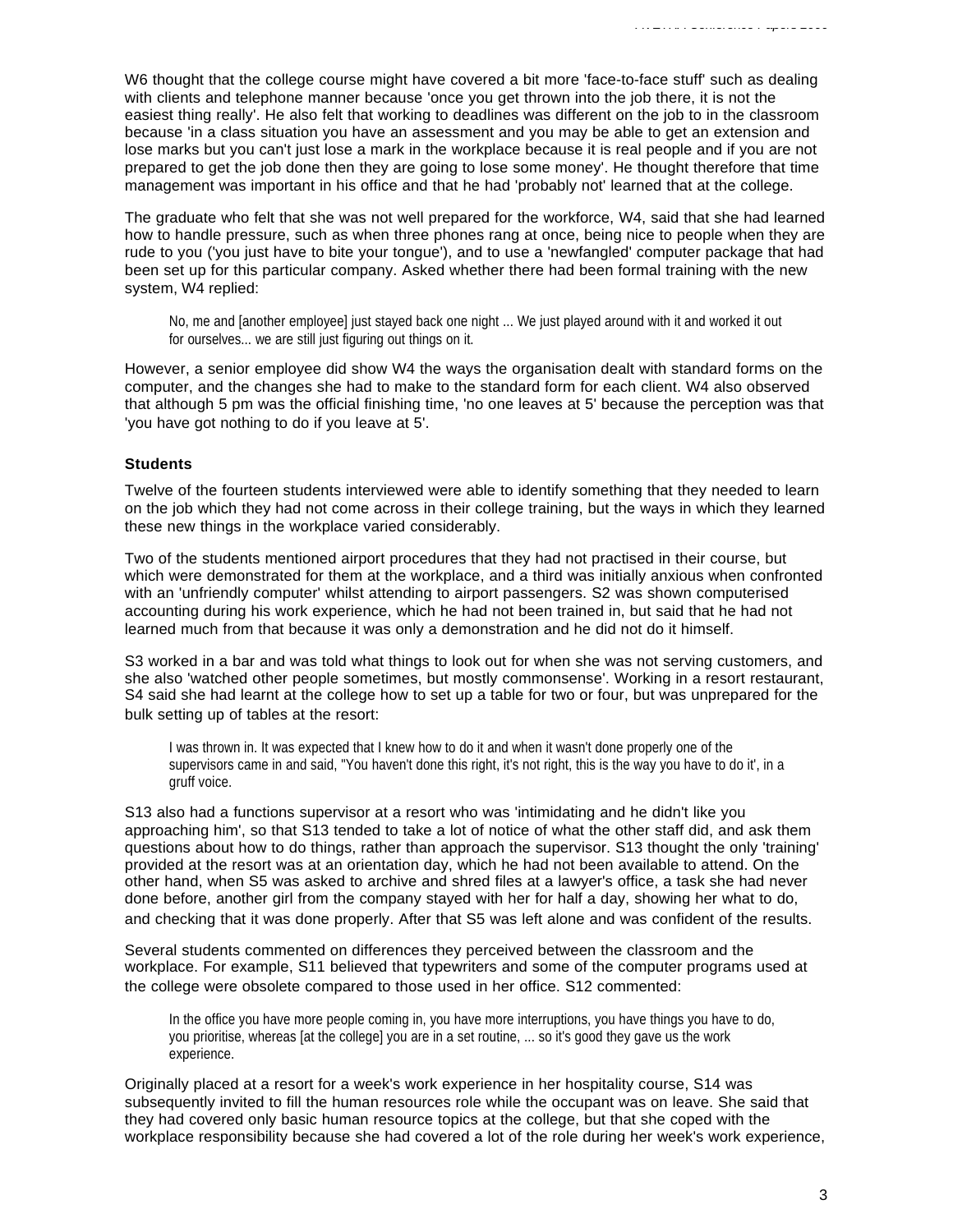and, before the human resource person went on leave, 'we had a twenty-minute talk, she told me the main things to do and that was that'. During the four weeks, S14 also sought advice from an indirect supervisor, and commented that 'they are really nice people to work with there so they help you out'.

# **LOCATION FOR LEARNING**

## **Workers**

As noted in the responses to the first question, above, the workers felt that the college generally prepared them for the workplace and they then had to adapt to the particular requirements of the offices in which they worked. They were therefore mostly unable to suggest particular elements that were better learned in the workplace. W1 suggested, however, that if she were to do any more training, she would prefer it to be in the workplace because 'it is the way they like it to be done'. She recognised that specialist training, for example in accountancy, would need to be studied outside. W5 also commented that if she did any further training at that stage she expected it would be specific training within her workplace.

W6 commented on one difference he had noted between the classroom and the workplace: if there is something you don't understand, 'in the classroom you usually want to know straight away so you go and ask the teacher; when you are in the workforce you tend to work it out more for yourself', particularly because 'you don't want to be seen as not knowing what you are doing and asking questions every five minutes or so', especially as the other staff are usually occupied with another client.

## **Students**

None of the students favoured a complete workplace learning approach, but several spoke of the need for a 'balance' between the learning in the classroom and on-the-job. A number reiterated the points made in response to the first question above: that the college training provided the basic knowledge to build on, although there were different opinions on whether this should be basic skills training or theory. For example, two of the respondents advocated learning more difficult aspects which took time, such as accounting, and fares and ticketing, at college, while another said that if he had not learned how to carry plates at the training course he would not have been able to do it in the workplace.

Other topics suggested individually for learning on the job included computers and phones 'because you can have a fiddle around and more or less just work it out for yourself', hands-on activities such as stocking shelves, mailing and banking because they were straightforward, and attitudes towards customers.

# **DISCUSSION**

There was a strong perception form five of the six workers of a direct transfer of learning from their college course to the workplace. The concept of 'building on' the initial foundation was a common theme. The eventual placement of a graduate in a position which apparently called on little of her training or talents suggests that some employers give little thought to matching skills to positions, but simply 'fill the vacancy', a situation likely to result in dissatisfaction from the employee and ultimately probably the employer. It is difficult to know how to regard the case of the graduate who felt that she had little to transfer from her college course - there may be other factors at play here which were not brought out by the interview questions.

As with the majority of workers, the students were unanimously positive about the applicability to the workplace of what they had learned in their college courses. The experience of the student who only discovered the relevance of some aspects of the course when she undertook work experience, reiterates the principle advocated by Knowles (1990) among others, that adults need to know why they need to know. Perhaps earlier exposure to workplace practices would assist that process, but that is not always easy to arrange. Similarly, the complaint of the disgruntled worker that the course covered 'irrelevant' areas such as management, raises questions about when in a person's career such topics are best addressed.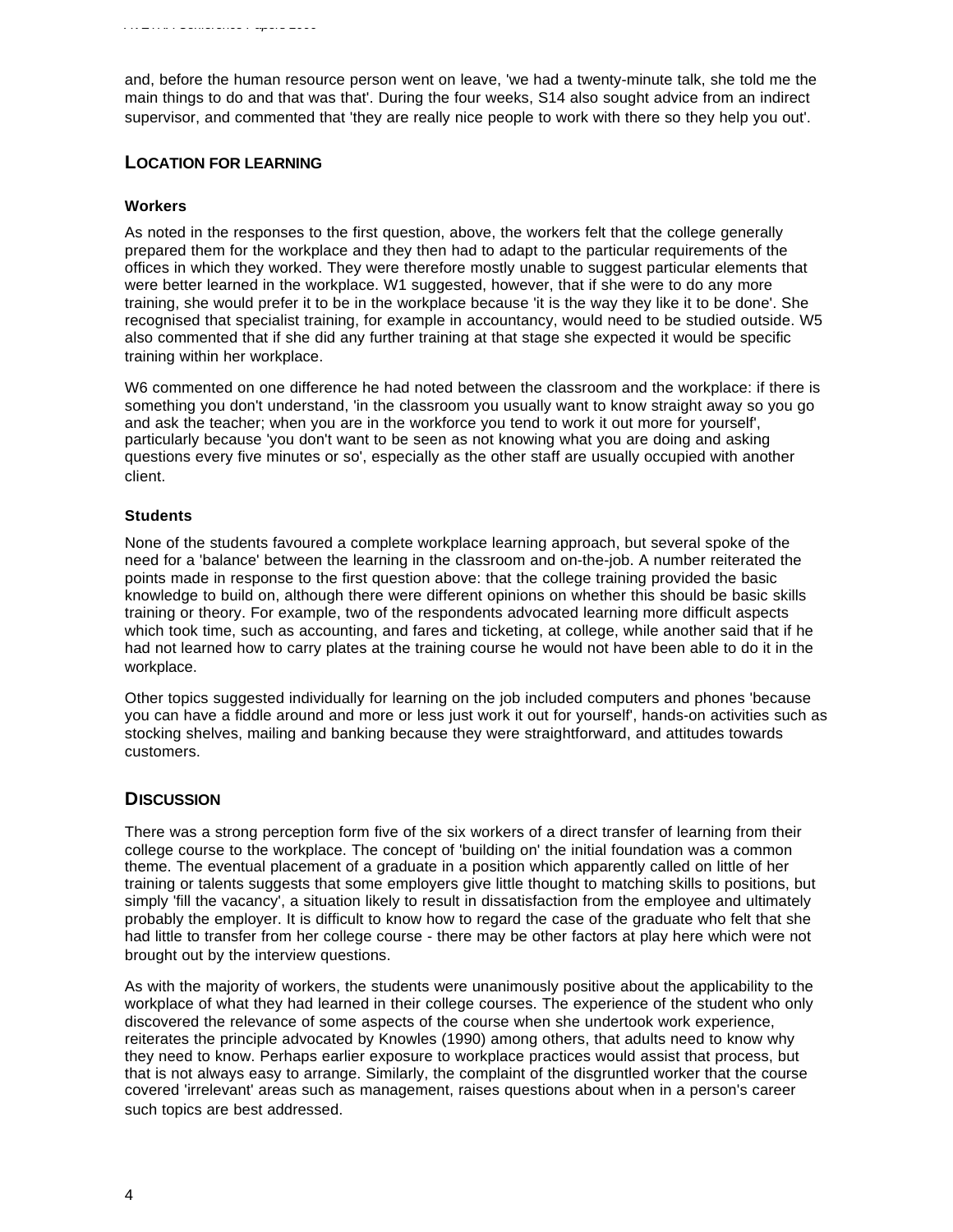It is clear from the students' responses that there was a variety of work experiences to which they were exposed in the week or two they had for that activity: the extent to which they were able to transfer their college learning appears to have been greatly influenced by the degree to which they were given meaningful tasks where they were employed.

In general, the workers did not identify significant 'new' learning they needed to acquire on the job, but generally emphasised the need to adapt what they learned in their courses to the particular requirements of their employers. The extent to which 'structured' training was offered varied considerably, with most workers seemingly left to observe or ask or experiment in order to learn particular skills or responses in the office. Workers also commented on other factors where they observed there were differences between the classroom and work environment, such as the different pressures on working to deadlines and therefore the need for good time management in the workplace, and the need to observe unwritten office expectations, for example in relation to finishing times.

A number of the students also observed the differences in office routines compared with the college routines they had been used to, for example the number of interruptions to their office work. Most students identified an occasion where they had to undertake new learning on the job, sometimes because the employer had expectations that the student would be able to do it without further instruction. When these expectations were not met, the employer (or at least the immediate supervisor) did not always respond well in terms of supporting the employee, sometimes because of a supervisor's attitude, and sometimes apparently by default.

The result was that much of the students' intentional learning in the workplace was what Marsick and Watkins (1990, 12) called 'informal learning', which they defined as 'not typically classroom-based or highly structured, and control of learning rests in the hands of the learners'. The learning undertaken by one student when she was unexpectedly invited to fill the human resources position for a month appears to have been mostly informal learning, but with some training and a supportive colleagues. The student's apparent ability to rise to the occasion raises research issues in relation to the extent to which this was an outcome of her college preparation compared with the influence of her own abilities and self-confidence.

In general, the workers felt that their college training prepared them for the workplace, and that any further training was seen as being strongly for specific in-house purposes. It seemed also that the workers accepted responsibility for their own learning in the workplace.

The students had a variety of views about where particular training was best placed, some believing that theory or harder-to-grasp topics should be covered at the college, and more straightforward workrelated practices taught on the job, others suggesting that basic skills were best taught at the college and then developed in the workplace to suit particular requirements.

The study findings suggest that employers are not offering sufficient support to their new employees in terms of preparing them for particular workplaces or of helping them develop. One of the limitations of this research, however, is that it does not include the employers' perceptions, and they may have quite different views about the extent of their responsibility for training, particularly for employees or work-experience students who are undertaking or who have completed a formal course of study. It would also be useful to seek the college teachers' responses to the students' and employees' views.

Given the range of responses uncovered by the research, perhaps there should be some mechanism by which the graduates of this and similar vocational education and training courses and employers can provide feedback to the educational institutions. Whilst there are competencies to which the institutions teach, the findings here raise questions about the extent to which employers are familiar with those competencies, as well as what limitations those competencies might have in relation to what might be described as an organisation's culture.

# **References**

Dymock, D. and Gerber, R. (1999) 'Learning in the classroom and in the workplace: an exploration', *Changing practice through research: Changing research through practice*, Papers from 7th Annual Conference on Post-Compulsory Education and Training, Centre for Learning and Work Research, Griffith University, Vol. 4, pp 84-99.